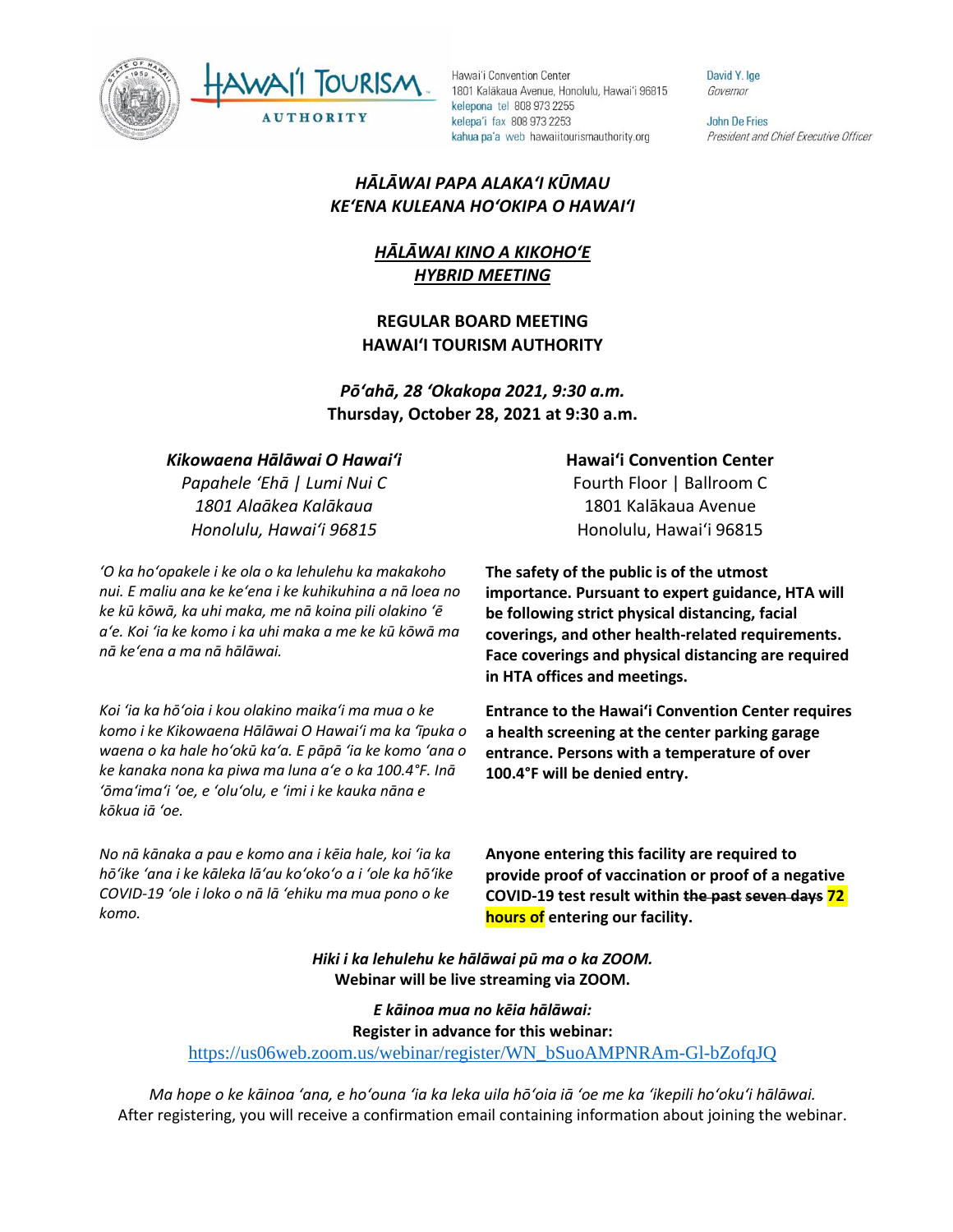



Hawai'i Convention Center 1801 Kalākaua Avenue, Honolulu, Hawai'i 96815 kelepona tel 808 973 2255 kelepa'i fax 808 973 2253 kahua pa'a web hawaiitourismauthority.org

David Y. Ige Governor

**John De Fries** President and Chief Executive Officer

## *Papa Kumumanaʻo Hoʻāno Hou ʻIa* **AMENDED AGENDA**

- 1. *Ho'omaka* Call to Order
- 2. *Wehena* Opening Cultural Protocol
- 3. *ʻĀpono I Ka Moʻoʻōlelo Hālāwai* Approval of Minutes of the September 30, 2021 Board Meeting
- 4. *Hō'ike Lālā*

Report of Permitted Interactions at an Informational Meeting or Presentation Not Organized by the Board Under HRS section 92-2.5(c)

- 5. *Hōʻike, Kūkākūkā A Hoʻoholo No Nā Moʻokālā*  Presentation, Discussion and Action on HTA's Financial Report for September 2021
- 6. *Hōʻike A Ka Luna Hoʻokele*

Report of the Chief Executive Officer/Chief Administrative Officer/Chief Brand Officer Relating to Staff's Implementation of HTA's Programs During September 2021

7. *Kūkākūkā No Nā Kumuhana A Hālāwai Like ʻOle*

Discussion Related to the 1). DLNR Reservation System; 2). Senate Ways and Means (WAM) Committee Maui Meeting (October 18, 2021); 3a). Hospitality Industry Update – Kaua'i County (October 20, 2021); 3b). Hospitality Industry Update – City and County of Honolulu (October 25, 2021); 4). HTA Advisory Group Initial Meeting (October 29, 2021) 5). UHERO Blog Post Entitled (October 13, 2021) *"Hawaii Needs to Focus on Developing Good Governance in Managing Tourism"*

- 8. *Hōʻike No Ko HTA Hoʻokō I Ka Papahana Hoʻokele Huliau* Update on HTA's Implementation of Change Management Plan
- 9. *Hōʻike, Kūkākūkā A Hoʻoholo No Nā Kulekele O Ke Keʻena* Presentation, Discussion and Action on Draft Revised Bylaws of the Hawai'i Tourism Authority
- 10. *Hōʻike, Kūkākūkā A Hoʻoholo No Ke Kulekele #100-03* Presentation, Discussion and Action on Draft Policy #100-03 Code of Conduct Policy